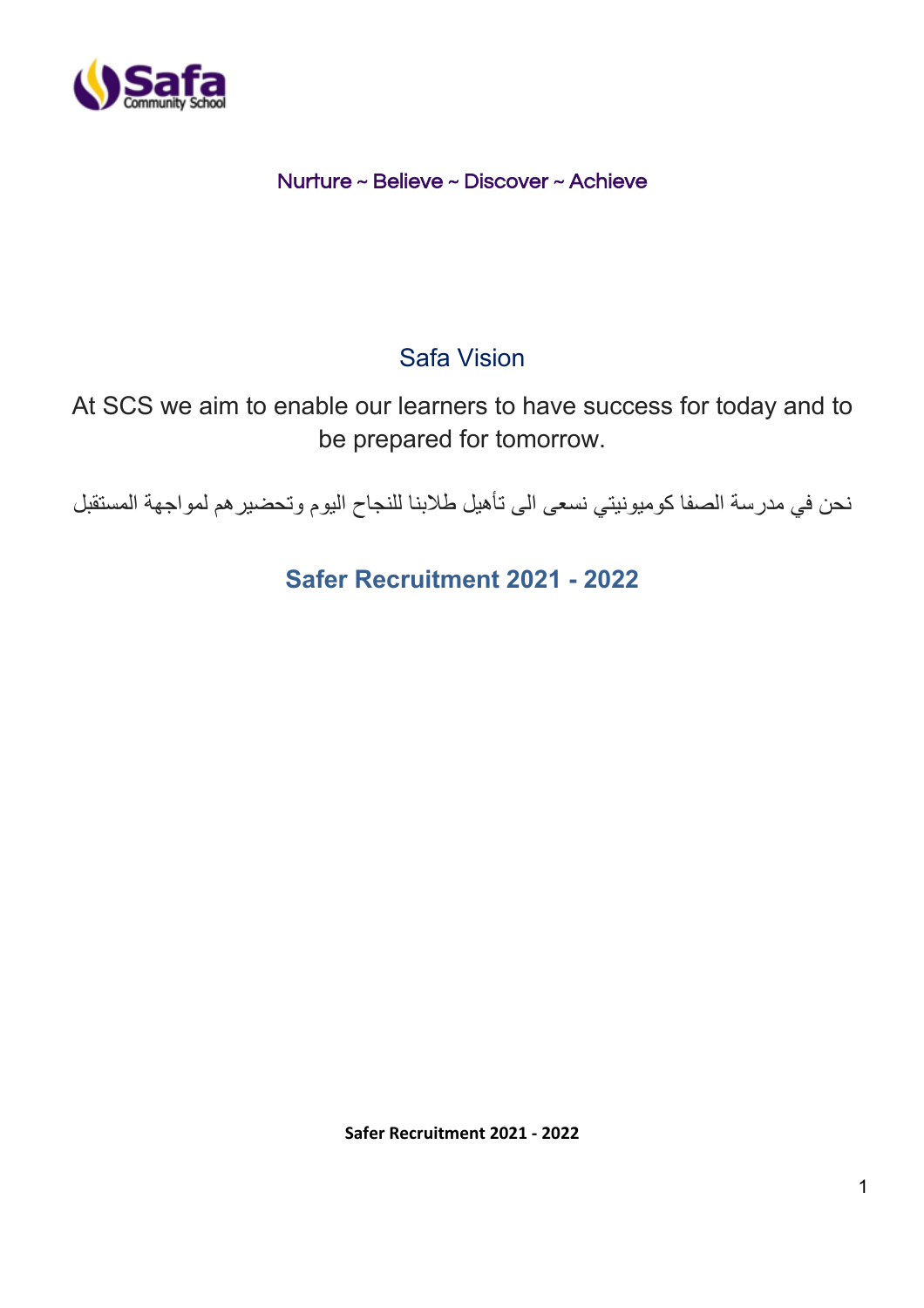

**Safa Community School** 

**Contents**

- **1. Introduction**
- **2. Purpose**
- **3. Policy In Practice**
- **4. Recruitment Process, Selection and Procedures**
- **5. Roles and Responsibilities**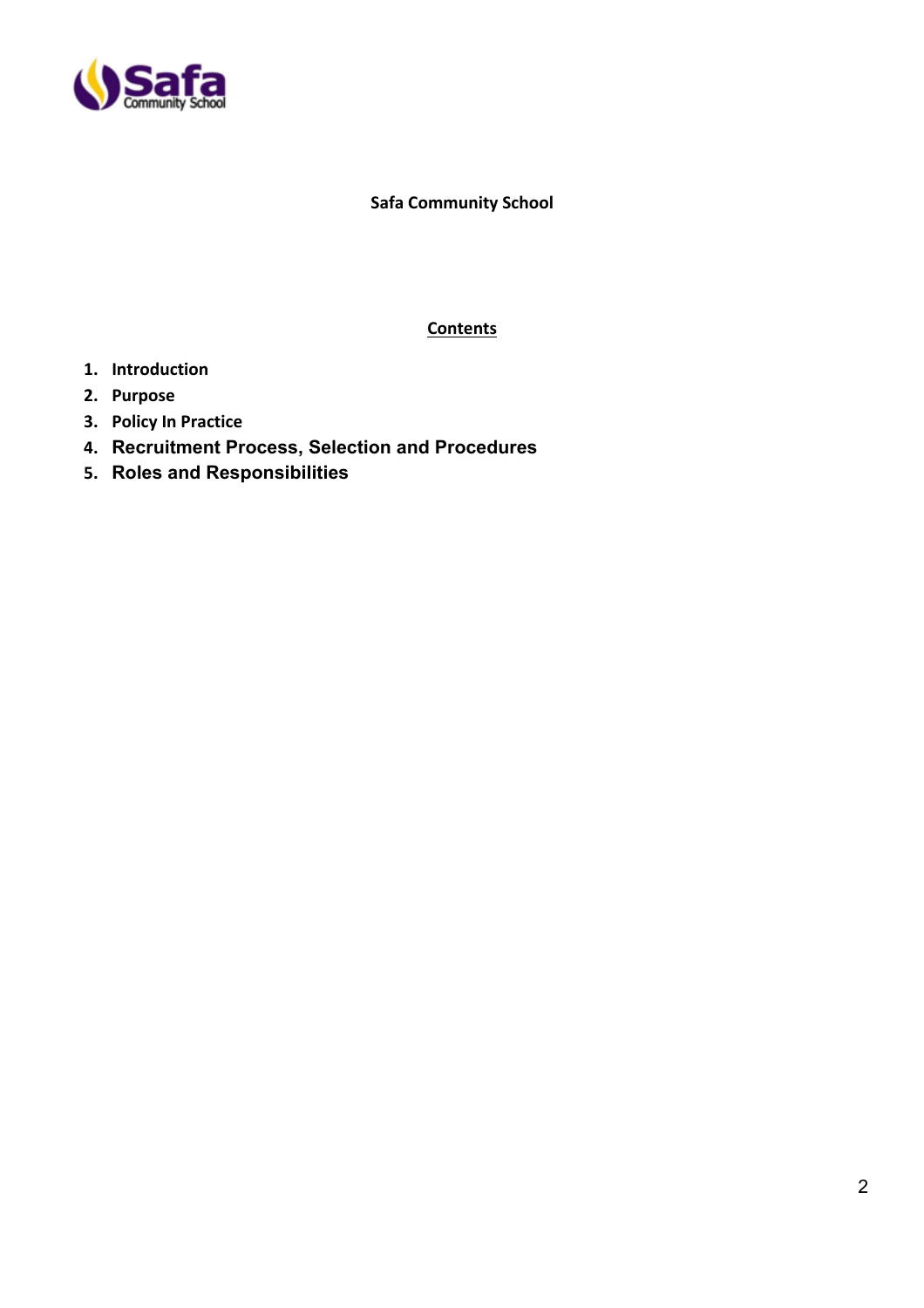

#### **1. Introduction**

This policy includes definitions or and the guidelines related to safer recruitment of staff. It is not intended that parent volunteers helping with library, reading, costumes for school productions or other enrichment support are checked. This is because Parent / Volunteer helpers are never alone with children.

#### **2. Purpose**

This policy sets out the minimum criteria for checking the background of all school employees. The school's policy for the screening of new employees and volunteers complies with the following pieces of legislation and guidelines:

- 'Keeping Children Safe in Education', (KCSIE), DfE, July 2021
- Protection of Children Act, 1999
- Criminal Justice and Court Services Act, 2000
- The Safeguarding of Vulnerable Groups Act, 2006
- The Teachers' Disciplinary (England) Regulations 2012

This policy is an essential element in creating and maintaining a safe and supportive environment for all students, staff and others within the school community and aims to ensure both safe and fair recruitment and selection of all staff and volunteers by:

- attracting the best possible candidates/volunteers to vacancies
- deterring prospective candidates/volunteers who are unsuitable from applying for vacancies
- identifying and rejecting those candidates/volunteers who are unsuitable to work with children and young people

#### **Policy Statements:**

- Safa Community School is committed to safeguarding and promoting the welfare of children and young people. Safa Community School aspires to recruit employees that share and understand our commitment, and requires all employees and volunteers to demonstrate this commitment in every aspect of their work.
- Safa Community School recognises that Safer Recruitment can only be achieved through sound procedures, good inter-agency cooperation, and the recruitment and retention of competent employees. Sound recruitment procedures help deter, reject or identify people who might abuse children.
- All applicants will be required to declare spent and unspent convictions, cautions and bind-overs, including those regarded as spent, and must provide an up-to-date Criminal Records Clearance as per section 6.5 of this policy.
- Safa Community School's commitment to Safer Recruitment does not discriminate nor exclude individuals with criminal records from obtaining a position in the Company. Safer Recruitment ensures fair treatment, and provides those with criminal convictions the opportunity to establish their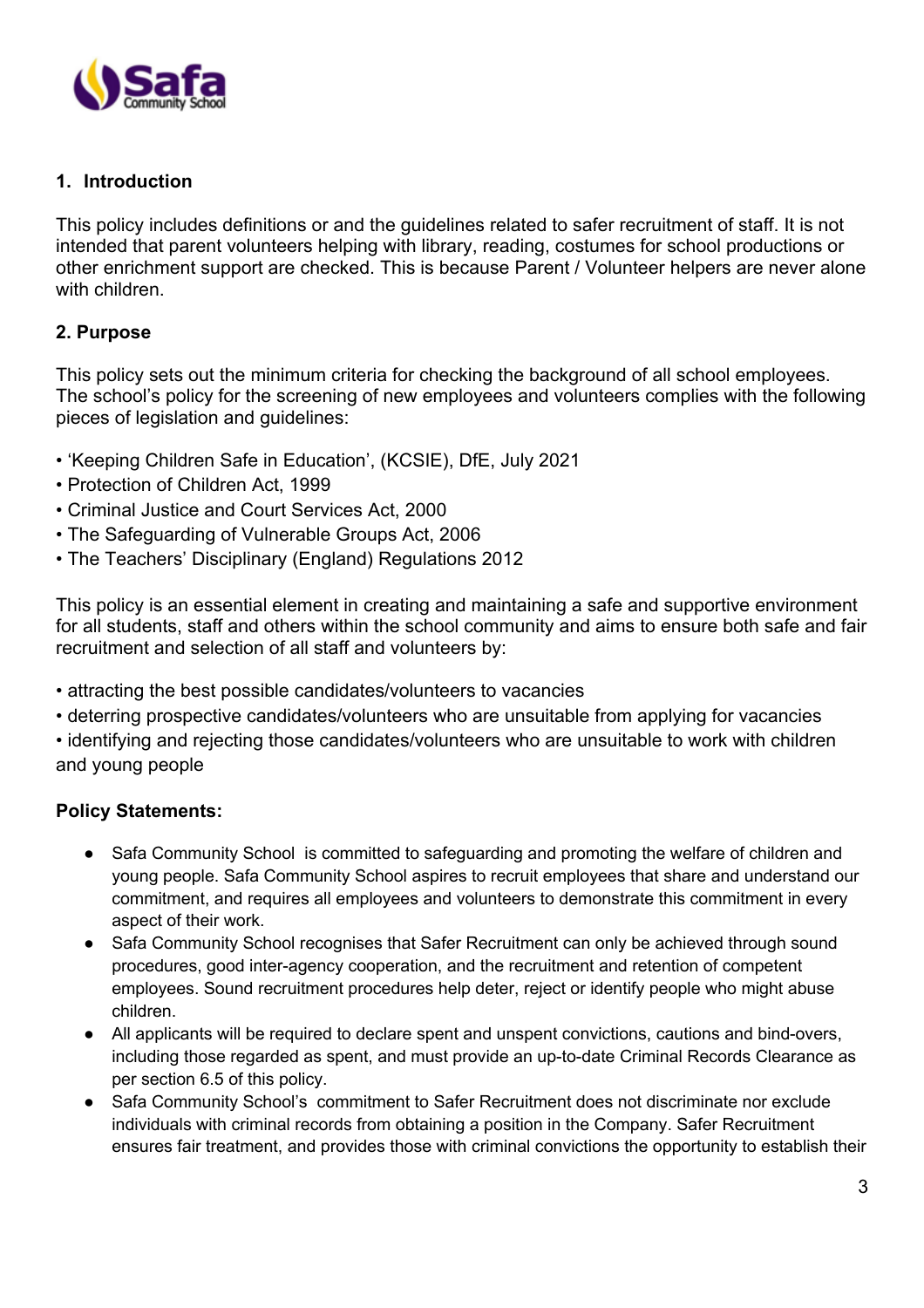

suitability to hold an appropriate position.

#### **Pre-employment Checks**

The following pre-employment checks must be undertaken by responsible individuals designated by the Senior Leadership Team (SLT) of the School or Business Unit for every candidate selected for appointment at Safa Community School:

- Receipt of at least two satisfactory professional references, one of which will be from the current or most recent employer, completed in the standard Reference Pro-forma (Appendices C-H);
- Verification of the candidate's identity in line with the requirements of The Immigration
- Department of the UAE or country of work placement (refer to section 4.6 for definition);
- A Barred List Check (for UK nationals);
- A prohibition from teaching check (UK, USA, EEA teaching staff);
- A satisfactory police clearance from the country of origin
- Verification of qualifications;
- Verification of professional registration as required by law for teachers, medical professionals, and therapists.

All third party service providers, contractors, and agencies who are providing personnel responsible for non-regulated activity must as a minimum provide Safa Community School with the following safer recruitment pre-employment checks

- Identity verification;
- Police clearance from the country of origin of the employee;
- UAE good conduct certification

#### **3. Policy in Practice**

- Every employee must have a signed Criminal Background Declaration form.
- Suitable background checks and references are conducted for every employee at the school.

• Where employees will be working with children, a record of disclosure of criminal history will be required.

• Employees that are recruited directly from countries where there is a standardised process for obtaining criminal clearance must do so prior to joining Safa Community. This includes the UK, Ireland, USA, Canada, New Zealand, Australia and South Africa.

• Criminal clearances provided must be less than 3 years old (if coming from the UK this can be older as long as it is from the current school and there have been no gaps in their employment since the criminal clearance check was carried out.)

• At least one member of the Senior Leadership Team responsible for making offers of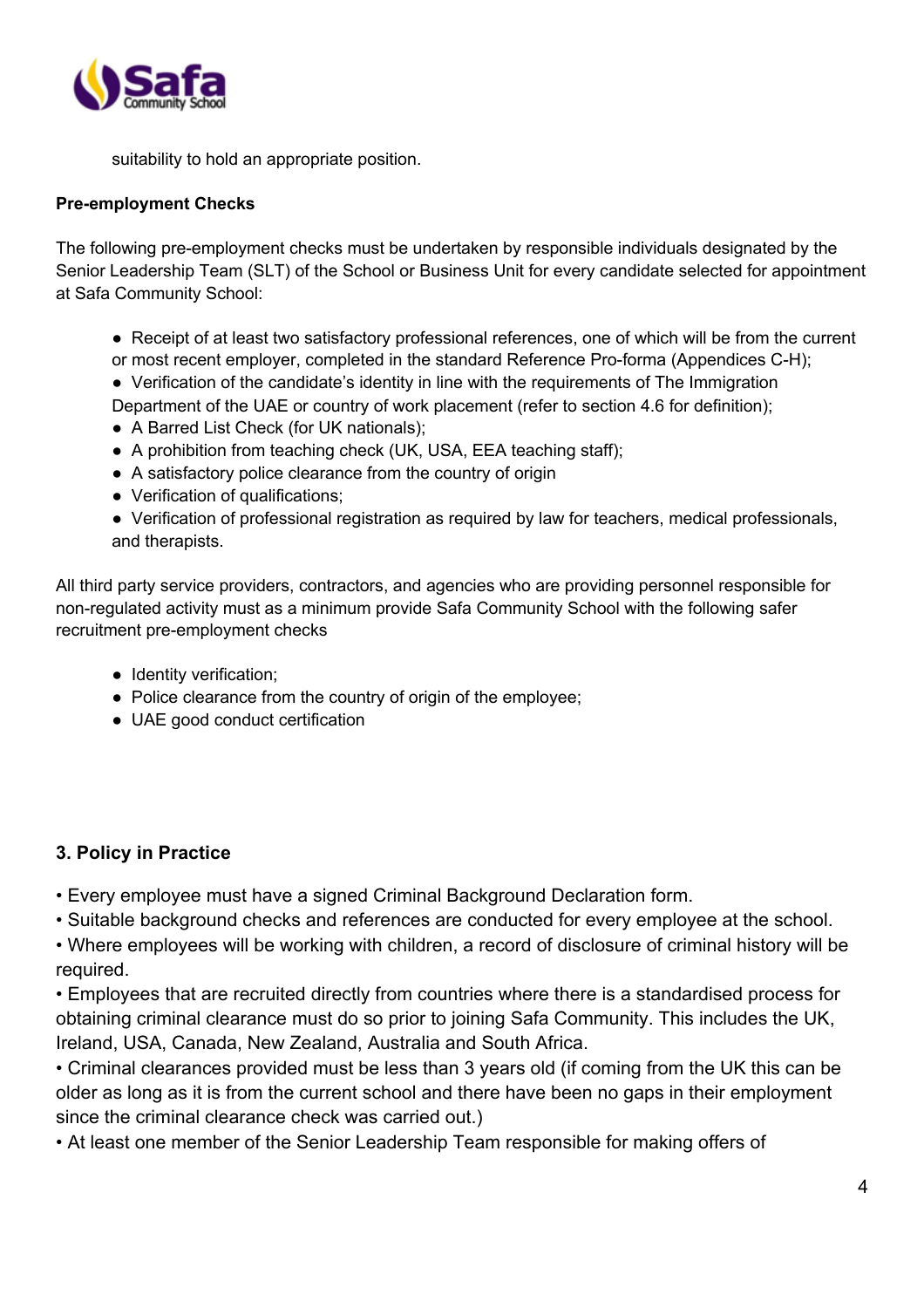

employment will have successfully completed training in Safer Recruitment within the last 5 years.

### **4. Recruitment Process, Selection and Procedures**

The following procedures will be used in the recruitment and selection process of any staff member

• All prospective employees are required to submit a completed copy of their full curriculum vitae and a covering letter.

• These will be checked initially by the Heads of School, when any gaps or discrepancies will be followed up

• The application form and accompanying submissions will be kept on file along with the required original copies of relevant attested qualifications in order to meet the requirements of Dubai's Knowledge and Human Development Agency (KHDA). This can be done once an offer of appointment has been made.

• All prospective employees are required to have a reference check and must have at least two references, one being from their last Line Manager, Senior Leader or Principal or in the case of non-educational staff, the person's current or most recent employer.

• The school does not accept open references. Formal, written references will be sought directly from the referees.

• Where necessary, previous employers who have not been named as referees may be contacted in order to clarify any such anomalies or discrepancies. Where this is the case, detailed written records will be kept of such exchanges.

• Wherever possible, references will be requested in advance of the interview. All references will be kept on file.

• All initial contracts are subject to a satisfactory outcome of the Disclosure and Barring Service checks.

• Where there is a break in employment of more than three months for a member of staff, a new Enhanced DBS or other Police check will be sought.

The procedures set out above will not normally be necessary for:

(i) visitors to the school, who have no unsupervised contact with pupils;

(ii) building or other contractors provided they have no unsupervised contact with students;

(iii) volunteers or parents who only accompany staff at specific events or one-off trips (excluding overnight stays);

(iv) those on the school site only when students are not present.

All visitors and contractors sign in and are given an ID badge and are fully supervised at all times as appropriate.